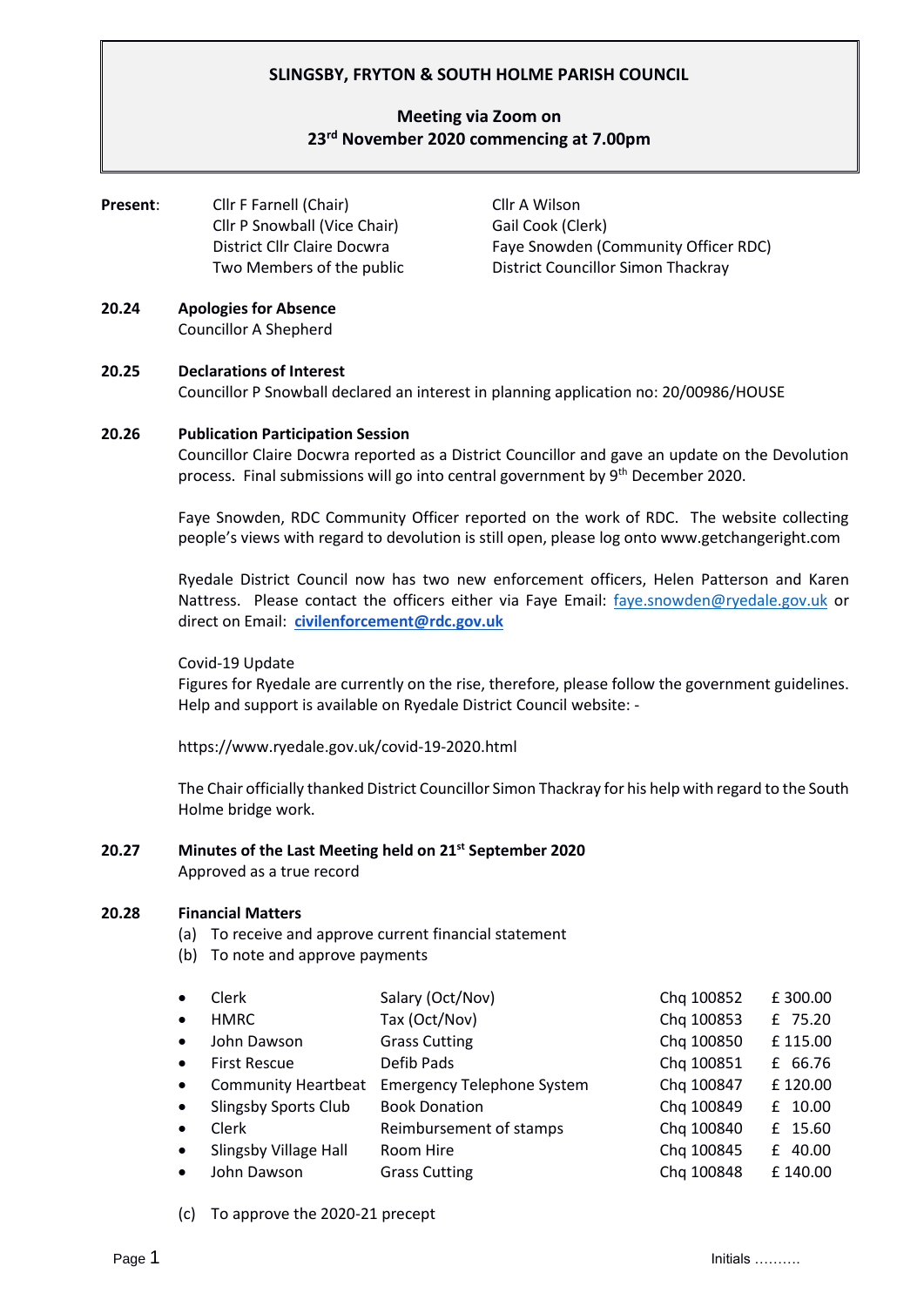### **RESOLVED**

**(i) That nine accounts be approved for payment**

**(ii) That the 2020-21 precept be increased by 2%**

### **20.29 PLANNING APPLICATIONS**

20/00901/HOUSE

Internal and external alterations to include the conversion of garage to additional living accommodation and erection of porch to front elevation at 31 Aspen Way, Slingsby

### **RESOLVED**

### **Recommend approval**

20/00931/HOUSE

Erection of detached carport/gazebo building at Birch Cottage, The Lawns Slingsby,

### **RESOLVED**

#### **Recommend approval**

20/00986/HOUSE

Erection of a part two storey/part single storey rear extension following demolition of the existing part two storey part single storey rear extensions at Harlsey House Railway Street, Slingsby

### **RESOLVED**

#### **Recommend approval**

#### **20.30 PARISH ITEMS**

#### **(a) Covid-19 Update**

The Covid-19 task group is still in place and ready to hit the ground running if needed. Two additional requests for assistance have been received. The level of support in our area is excellent and the task group feel that people are receiving the help their require.

### **(b) Street Lights**

Clerk to continue to liaise with NYCC with regard to the street light maintenance programme which has been delayed due to Covid-19.

#### **(c) Highways Issues**

Pot holes are continuing to be filled, please continue to report any pot holes to the clerk on email: slingsbypc@gmail.com

### **(d) Village Facilities**

Due to the recent sad loss of Tony Hodgson, the village shop would not re-open which is a great loss to the village, the social aspect was a benefit to all. Thank you to Stephen Prest and his team for their continued fantastic efforts carried out in the village.

There is potential for a new project to be launched in the village, watch this space.

### **(e) Tree outside 1 East View, Railway Street**

Clerk to report the overhanging tree to Yorkshire Housing

### **(f) Balksyde Street Sign**

A replacement street sign has been ordered for Balksyde; the Clerk will collect the sign for the Parish Council to install in due course.

### **(g) Hedge & Tree Maintenance**